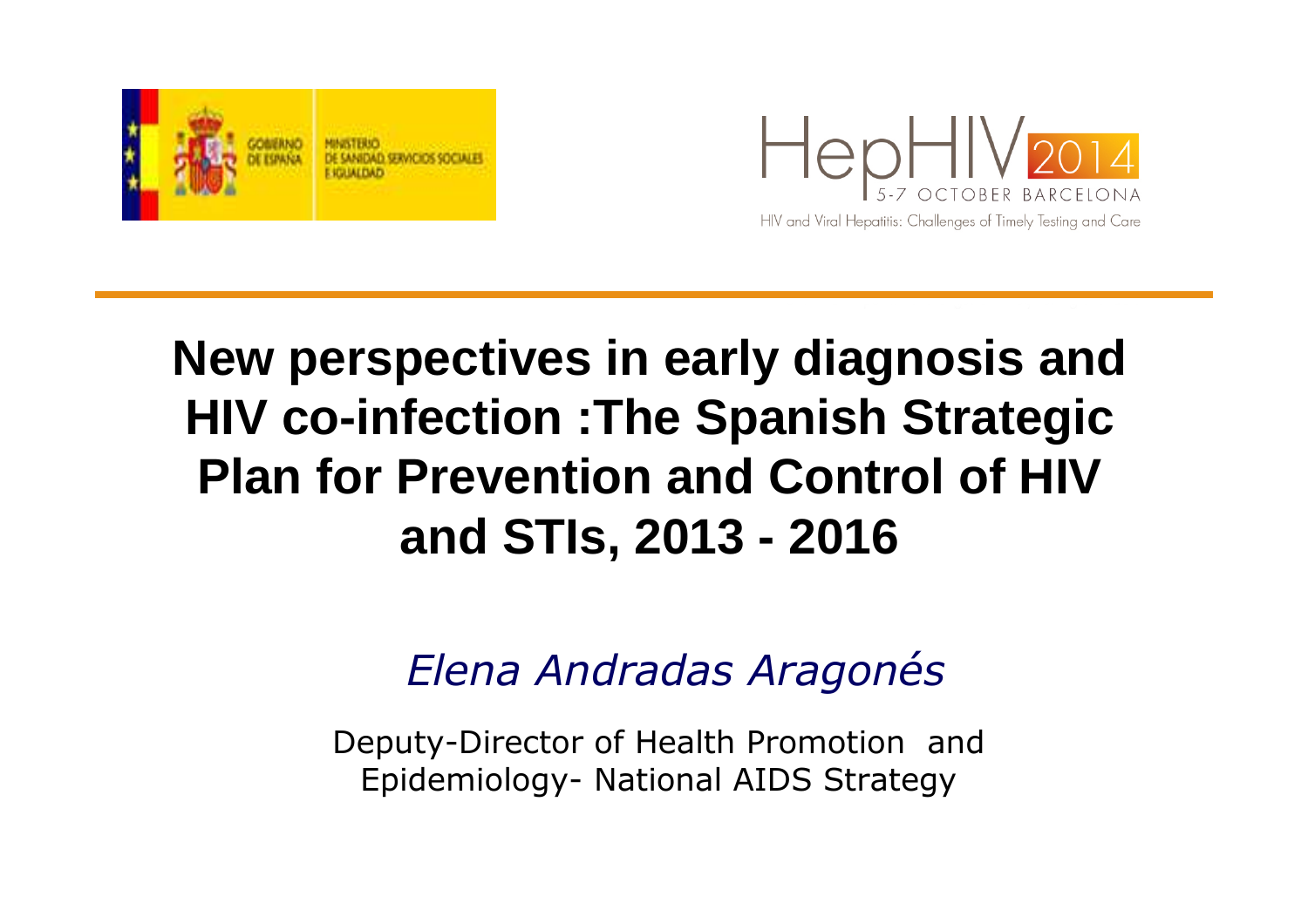



### **HIV epidemic, Spain 2013**

| <b>People living with HIV</b>          | 150,000<br>$(130,000-170,000)$ |
|----------------------------------------|--------------------------------|
| <b>HIV prevalence</b>                  | $0.4\%$                        |
| Total AIDS cases (30 Jun 2014)         | 84,043                         |
| Deaths in HIV/AIDS cases (1981-2012)   | 56,079                         |
| <b>New HIV Diagnoses (rate/100000)</b> | 10.3                           |

| <b>New HIV diagnoses</b>                                      |                        | <b>People living with HIV</b>                                 |                         |
|---------------------------------------------------------------|------------------------|---------------------------------------------------------------|-------------------------|
| <b>Transmission mode</b>                                      |                        | <b>Transmission mode</b>                                      |                         |
| People who inject drugs<br><b>MSM</b><br><b>Heterosexuals</b> | 4.4%<br>51,2%<br>28.5% | People who inject drugs<br><b>MSM</b><br><b>Heterosexuals</b> | 37,8%<br>25,2%<br>28,9% |

Sources: Estimates performed with EPP/Spectrum, SINIVIH, AIDS registry, National Mortality Statistics, Encuesta Hospitalaria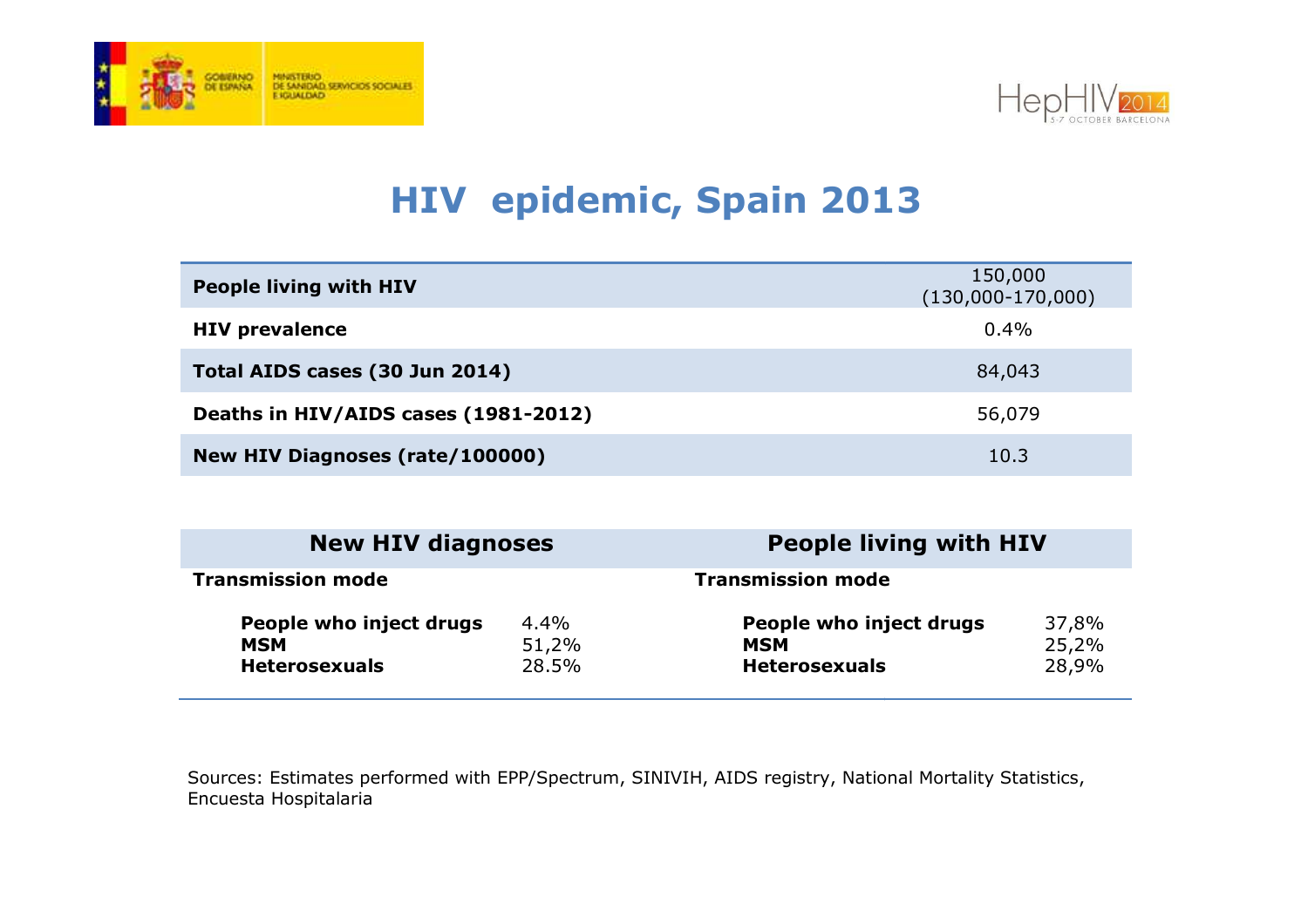





GOBERNO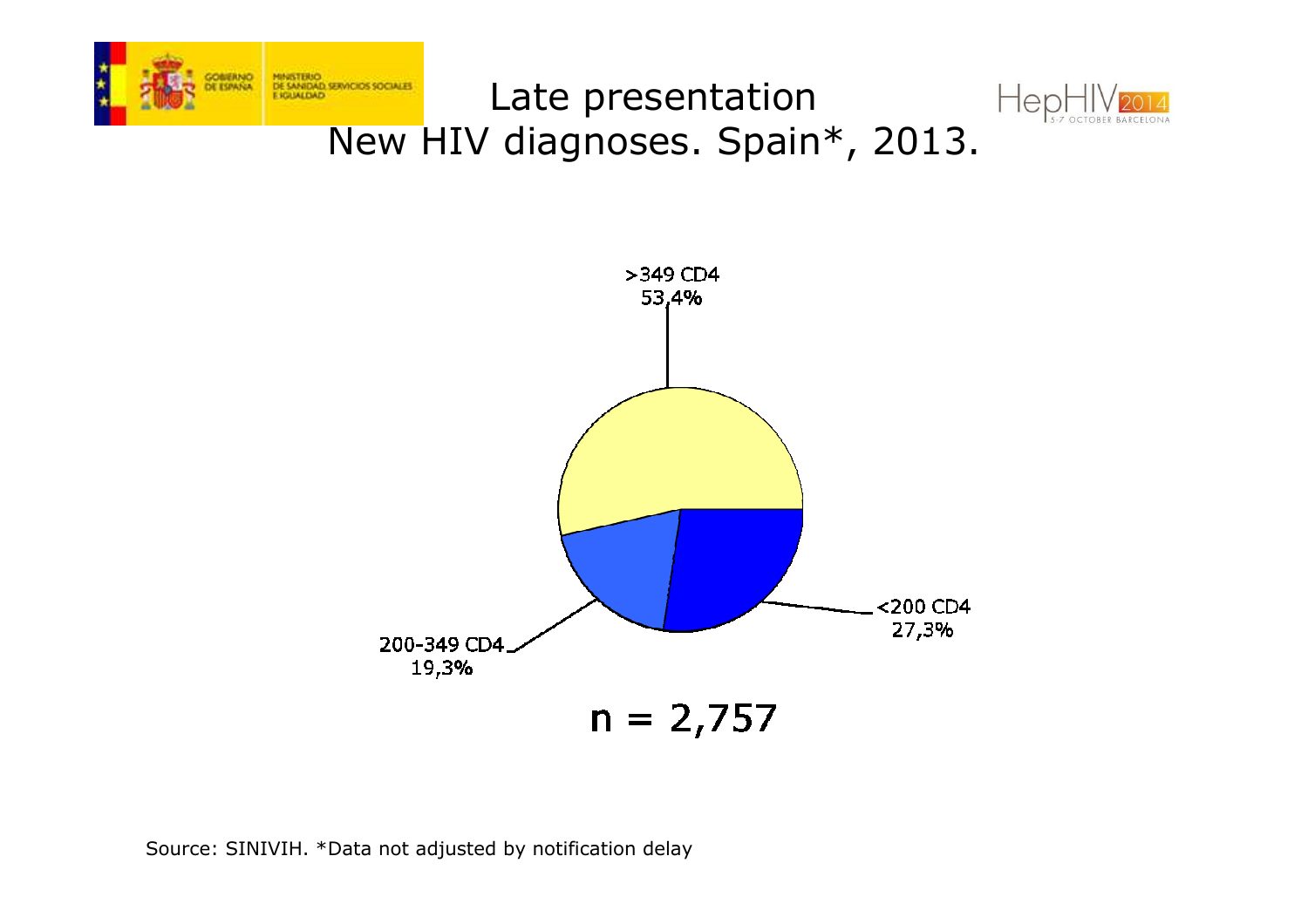



### Late presentation by sex. New HIV diagnoses. Spain, 2013.





 $n = 398$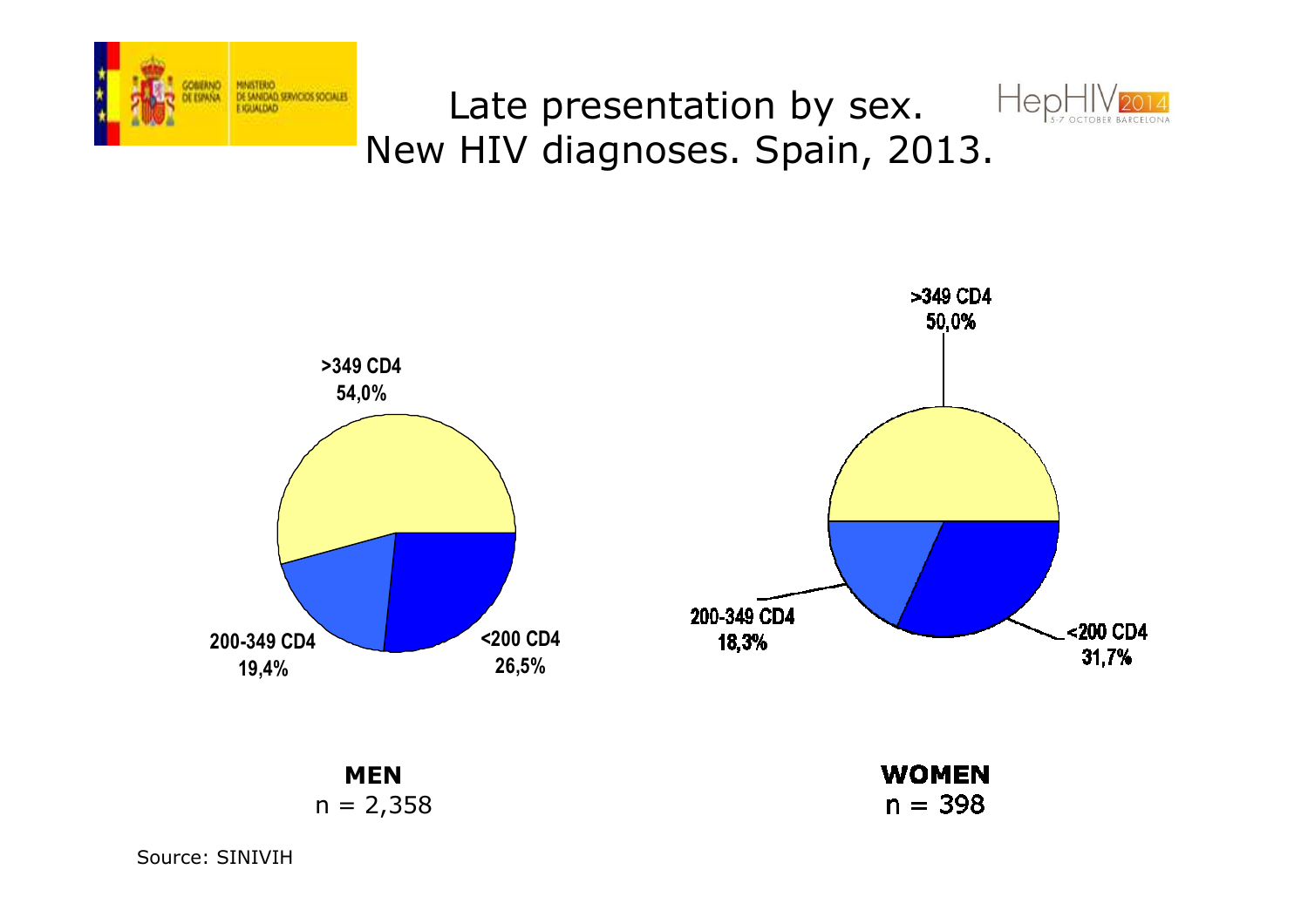

### $\cap$ Late presentation New HIV diagnoses. Spain, 2013.



#### **Late presentation by transmission mode**

#### **Late presenters by transmission mode**



n=1,284

n=2,787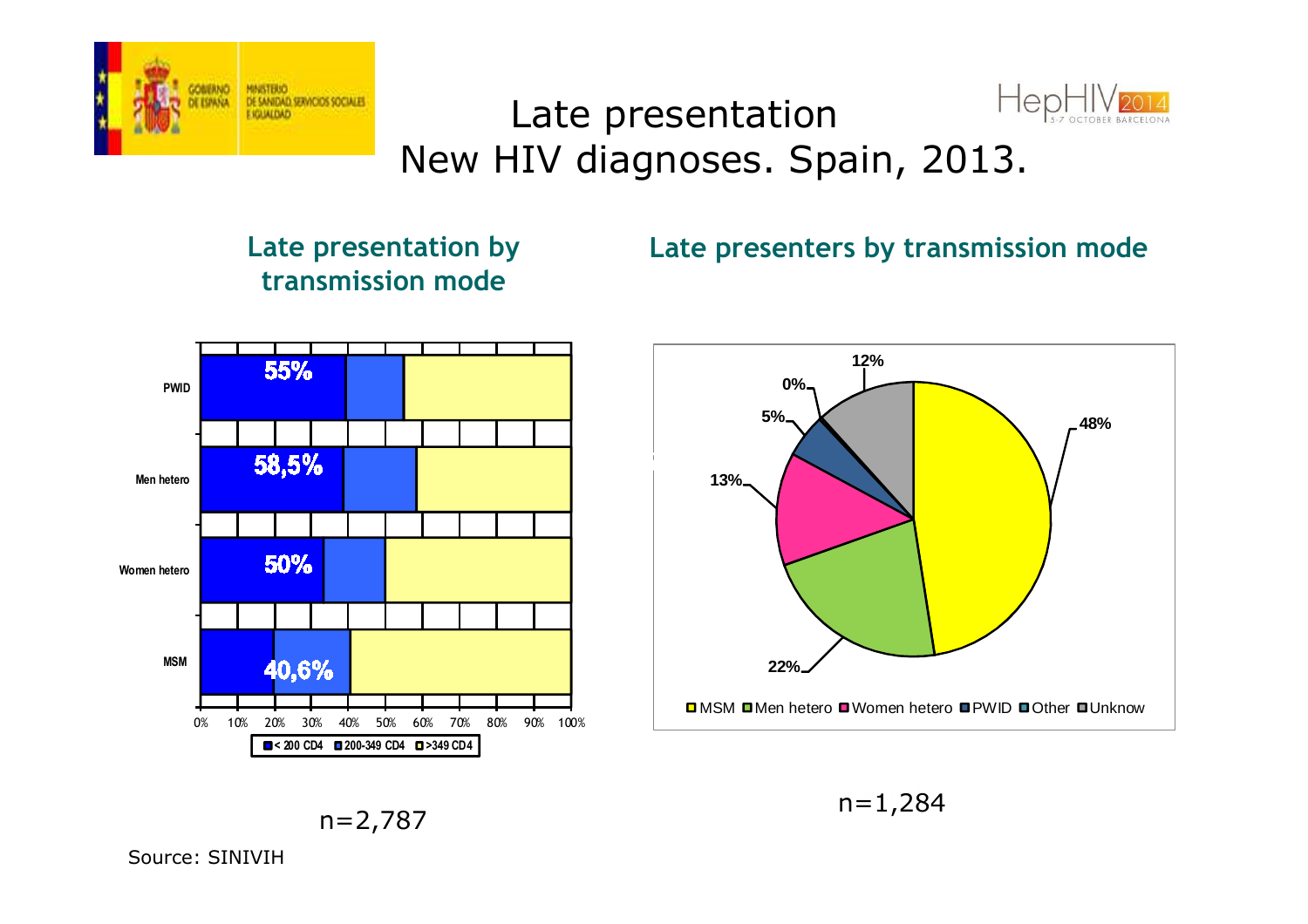



### Advanced HIV disease/late presentation in new HIV diagnoses. Spain, 2007-2011

|                          | Advanced HIV disease (<200 cell /µL)* |               | Late presentation (<350 cell / $\mu$ L)* |               |
|--------------------------|---------------------------------------|---------------|------------------------------------------|---------------|
| <b>Characteristics</b>   | <b>Adjusted OR</b>                    | 95% CI        | <b>Adjusted</b><br><b>OR</b>             | 95% CI        |
| Sex                      |                                       |               |                                          |               |
| Female                   | 1                                     |               |                                          |               |
| Male                     | 1.3                                   | $[1.1 - 1.5]$ | 1.4                                      | $[1.2 - 1.5]$ |
| Age (years)              |                                       |               |                                          |               |
| $0 - 19$                 | 0.4                                   | $[0.3 - 0.7]$ | 0.5                                      | $[0.3 - 0.7]$ |
| 20-29                    |                                       |               |                                          |               |
| 30-39                    | 1.7                                   | $[1.5 - 1.9]$ | 1.4                                      | $[1.2 - 1.5]$ |
| 40-49                    | 2.8                                   | $[2.5 - 3.2]$ | 2.2                                      | $[2.0 - 2.5]$ |
| $\geq 50$                | 4.4                                   | $[3.8 - 5.1]$ | 3.3                                      | $[2.9 - 3.8]$ |
| <b>Transmission mode</b> |                                       |               |                                          |               |
| <b>MSM</b>               | 1                                     |               |                                          |               |
| <b>PWID</b>              | 2.0                                   | $[1.7 - 2.4]$ | 1.9                                      | $[1.6 - 2.2]$ |
| Hetero                   | 2.4                                   | $[2.1 - 2.7]$ | 2.1                                      | $[1.9 - 2.4]$ |
| Region of origin         |                                       |               |                                          |               |
| Spain                    | 1                                     |               |                                          |               |
| <b>Western Europe</b>    | 1.1                                   | $[0.9 - 1.3]$ | 1.1                                      | $[0.9 - 1.3]$ |
| Eastern Europe           | 1.7                                   | $[1.3 - 2.1]$ | 1.3                                      | $[1.1 - 1.7]$ |
| Latin America            | 1.4                                   | $[1.3 - 1.6]$ | 1.6                                      | $[1.5 - 1.8]$ |
| Sub-Saharan Africa       | 1.4                                   | $[1.2 - 1.7]$ | 1.7                                      | $[1.5 - 2.0]$ |
| North Africa             | 1.6                                   | $[1.1 - 2.4]$ | 1.5                                      | $[1.0 - 2.1]$ |

Model adjusted by year of diagnosis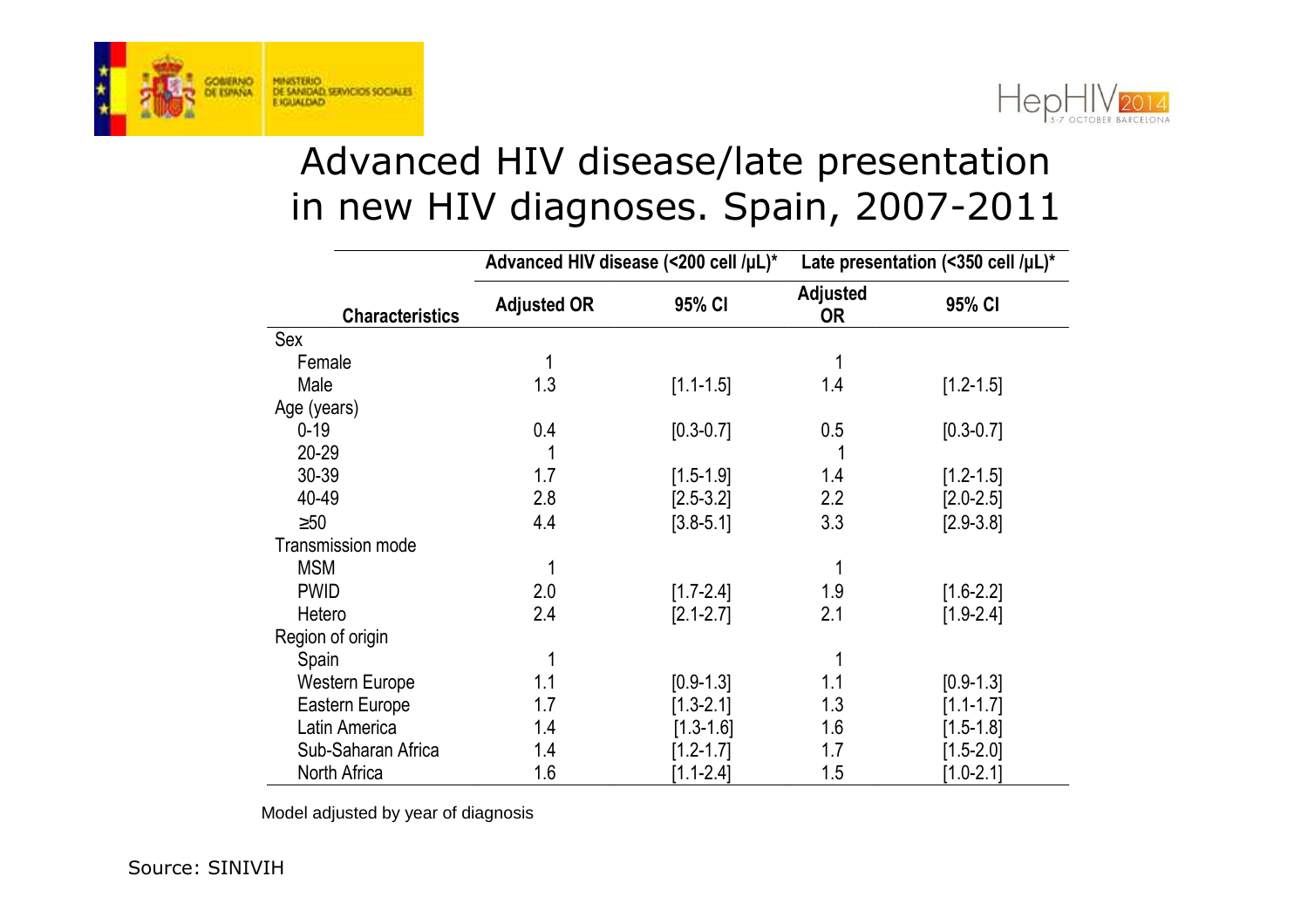



### Prevalence of Hepatitis C virus (PCR+) in HIV-infected patients. Spain, 2004–2013



Source: Encuesta hospitalaria de pacientes infectados con VIH (EH) (Annual one-day cross-sectional survey on PLWH attending hospitals)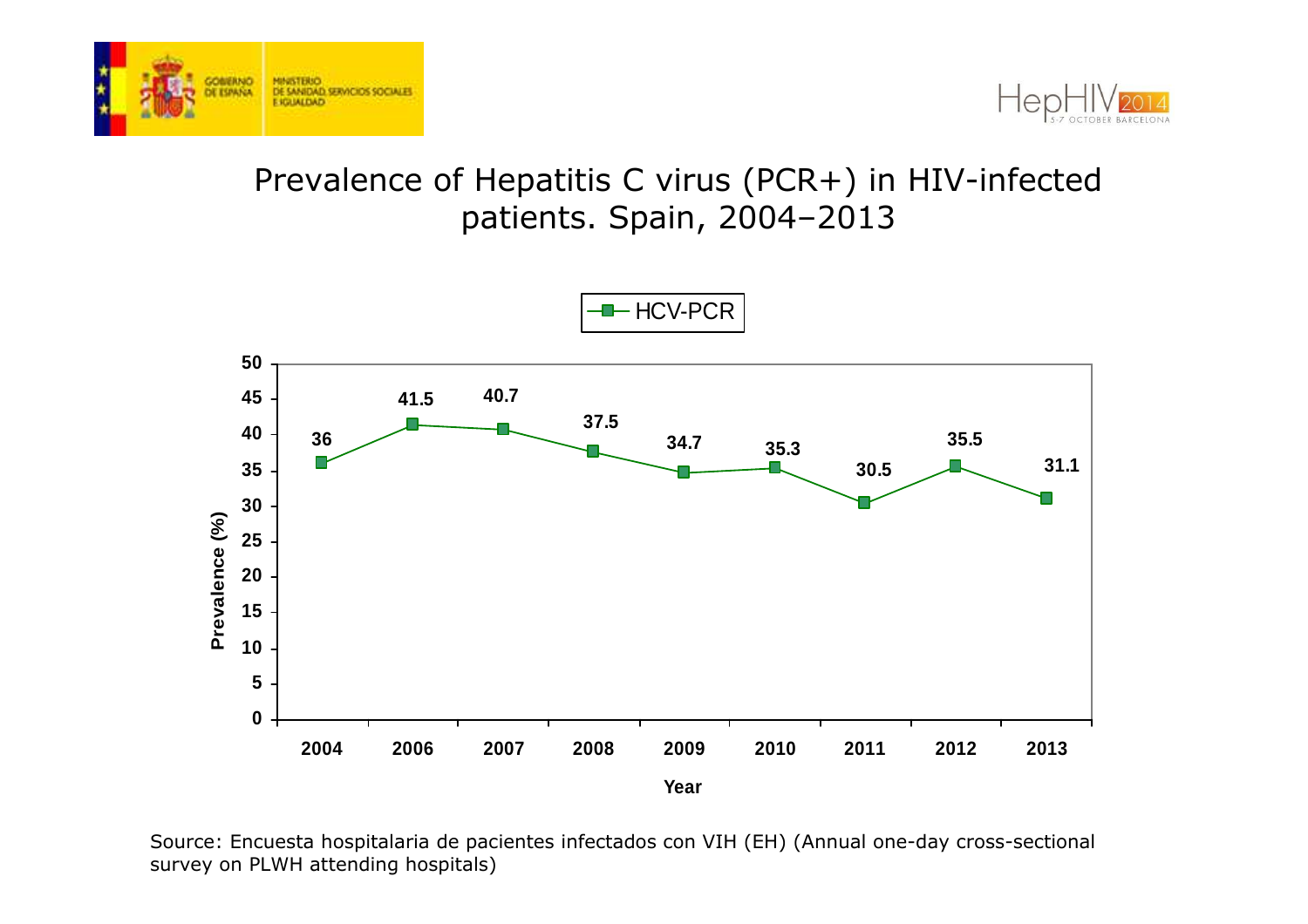



### Prevalence of Hepatitis C virus (PCR+) among HIVinfected patients, by sex. Spain, 2004–2013

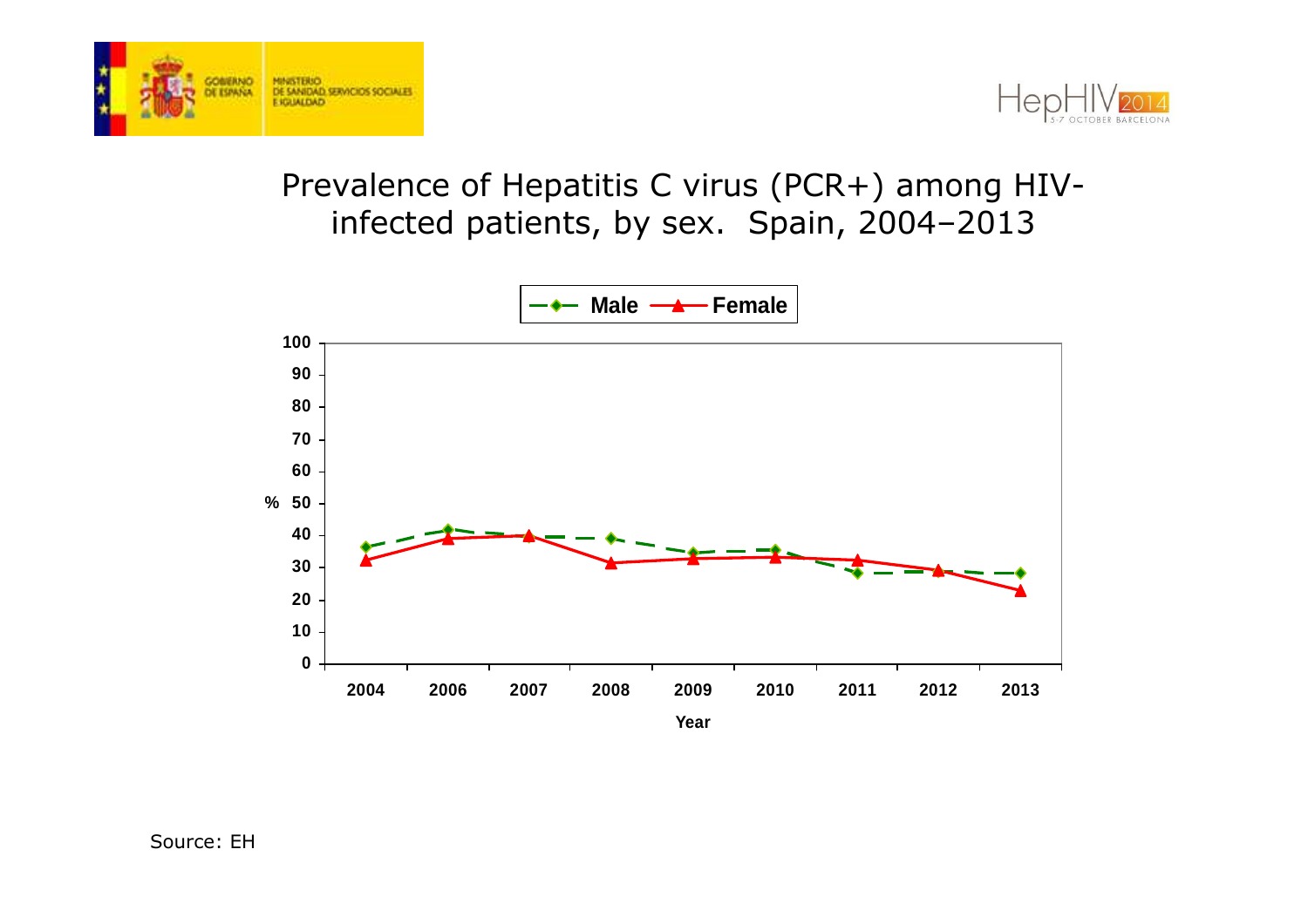



#### Patients with HIV-HCV co-infection on treatment. Spain, 2004–2013

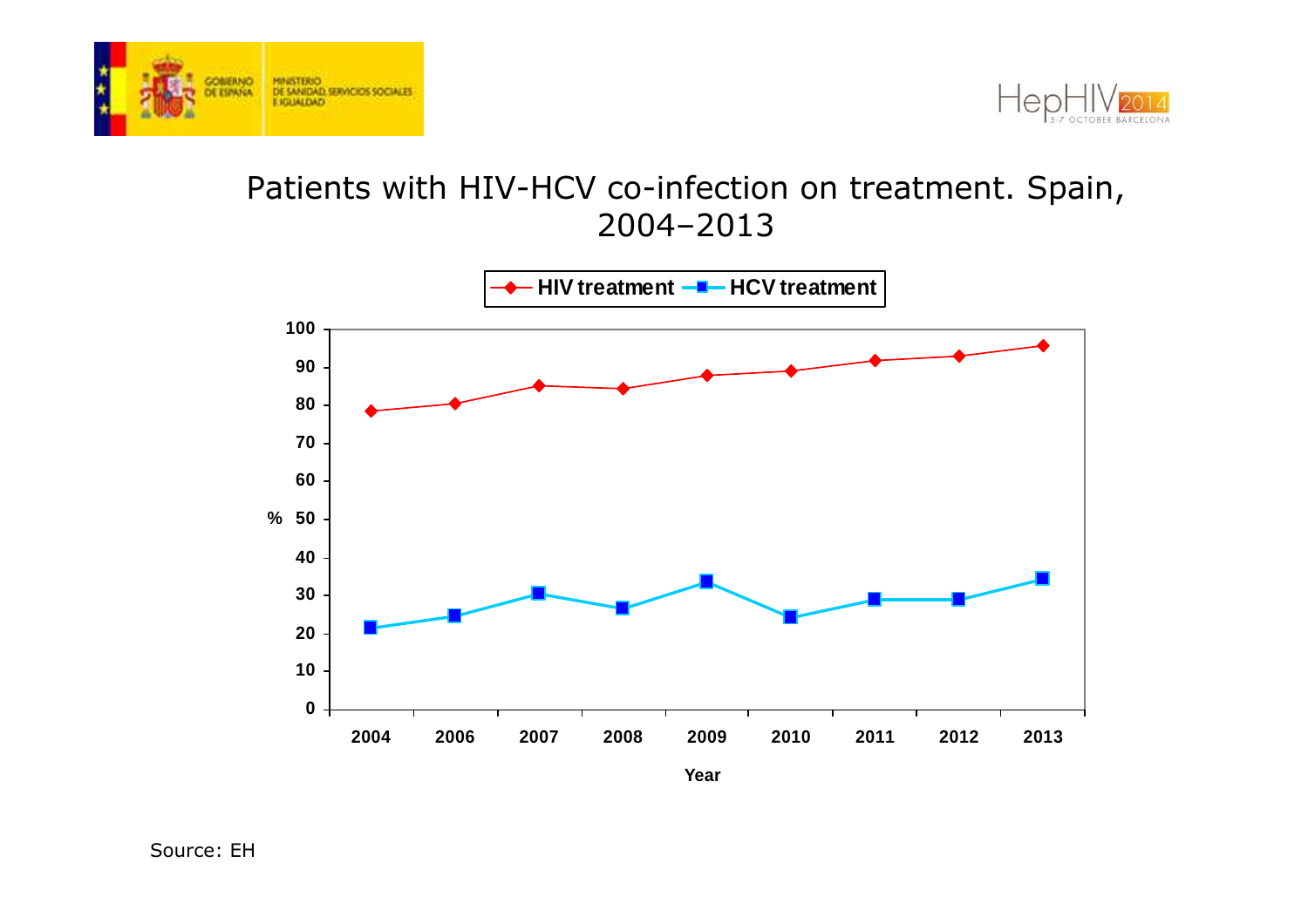

#### **Outcome of HCV/HIV-Coinfected Liver Transplant Recipients: A Prospective and Multicenter Cohort Study**



35 A Dead **Balive** 30  $25$  $20$  $\overline{B}$ 15 10 5  $\Omega$ 200 16 2002 2003 2004 2005 Years of transplantation

J. M. Miro<sup>a,\*</sup>, M. Montejo<sup>b</sup>, L. Castells<sup>c,d</sup>. A. Rafecas<sup>e</sup>, S. Moreno<sup>f</sup>, F. Aguero<sup>a</sup>, M. Abradelo<sup>g</sup>, P. Miralles<sup>h</sup>, J. Torre-Cisneros<sup>i</sup>, J. D. Pedreira<sup>j</sup>, E. Cordero<sup>k</sup>, G. de la Rosa<sup>l</sup>, B. Moyano<sup>m</sup>, A. Moreno<sup>a</sup>, I. Perez<sup>a</sup>, A. Rimola<sup>a,d</sup> and the Spanish OLT in HIV-Infected Patients **Working Group investigators**†

Flaure 1. (A) Annual number of liver transplants in HCV/HIV-coinfected patients performed in Spain between 2002 and 2006. (B) Number of liver transplants performed in HCV/HIVcoinfected patients in the 17 participating centers.

In conclusion, OLT is an effective short-term procedure in HCV/HIV-coinfected recipients. Patient and graft survival in the medium term were lower than that of the matched HCV-monoinfected patients, although it remained acceptable. Our study was able to identify subsets of patients with a more favorable prognosis. Liver transplantation in HCV/HIV-coinfected patients restricted to sites with more experience and better anti-HCV therapies could improve long-term outcome in these patients.

American Journal of Transplantation 2012; 12: 1866-1876 Wiley Periodicals Inc.

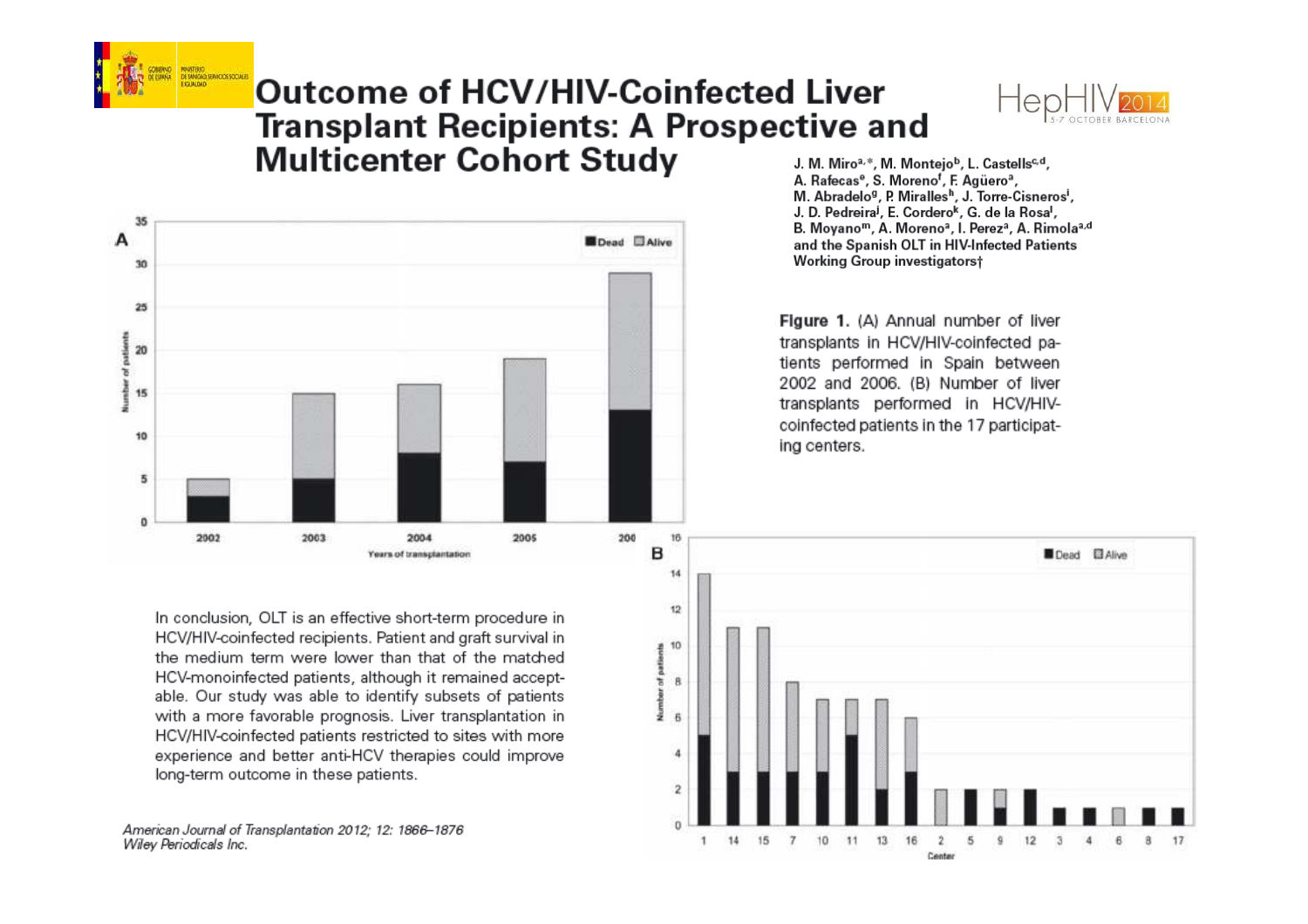



## 2013: The Introduction of IFN-Free HCV Therapy

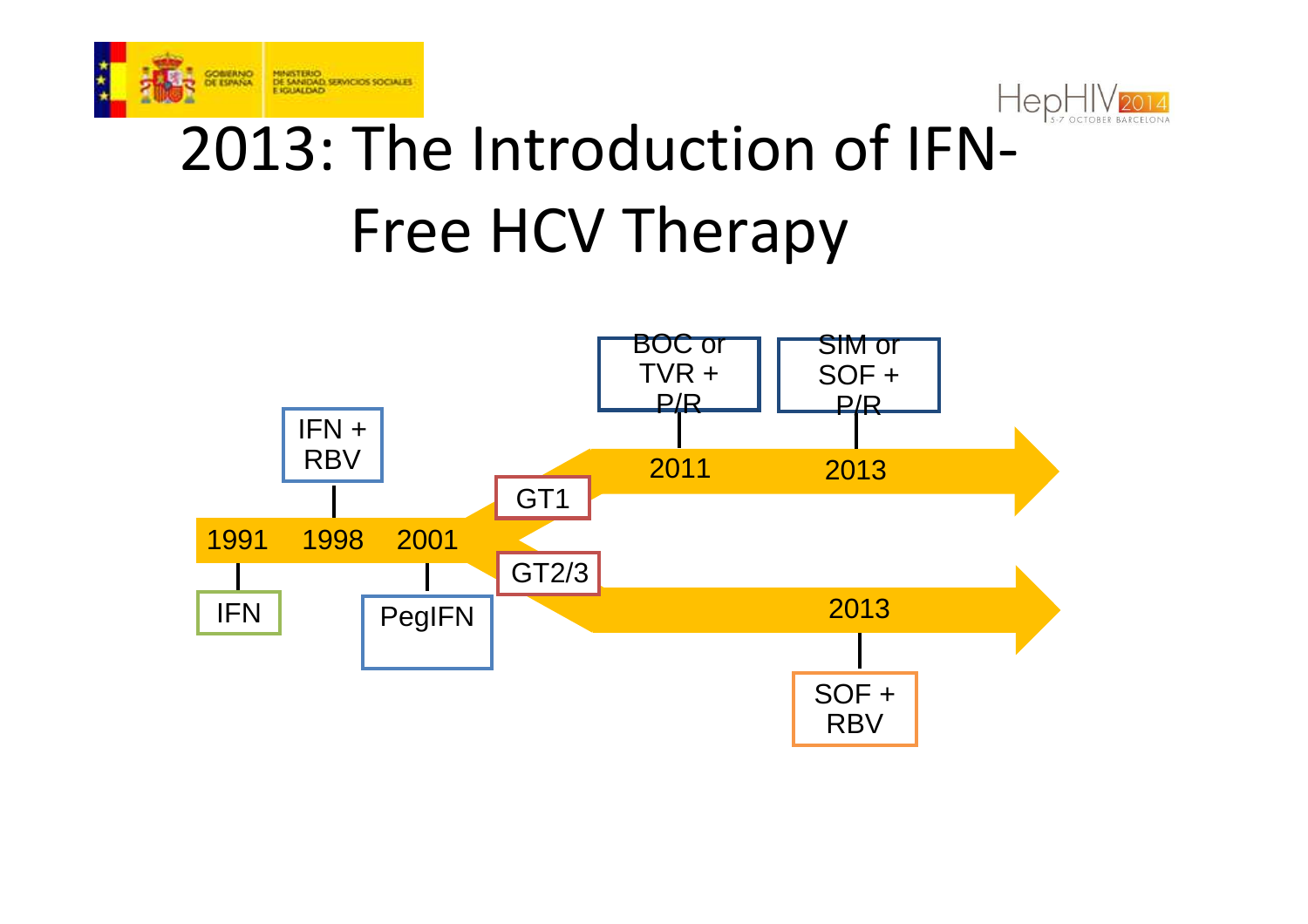## Current status of sofosbuvir in Spain



- •**Sofosbuvir** was approved by the EMA in January 2014
- Spanish Health Minister, Ana Mato, announced last week the finalization of the approval procedure in Spain
- Spanish Drug and Health Products Agency in collaboration with the Autonomous Regions and Scientific Societies has developed a therapeutic positioning report
- $\bullet$  This report is based on the available clinical and scientific Knowledge and to make up a guideline to be used by institutions and healthcare professionals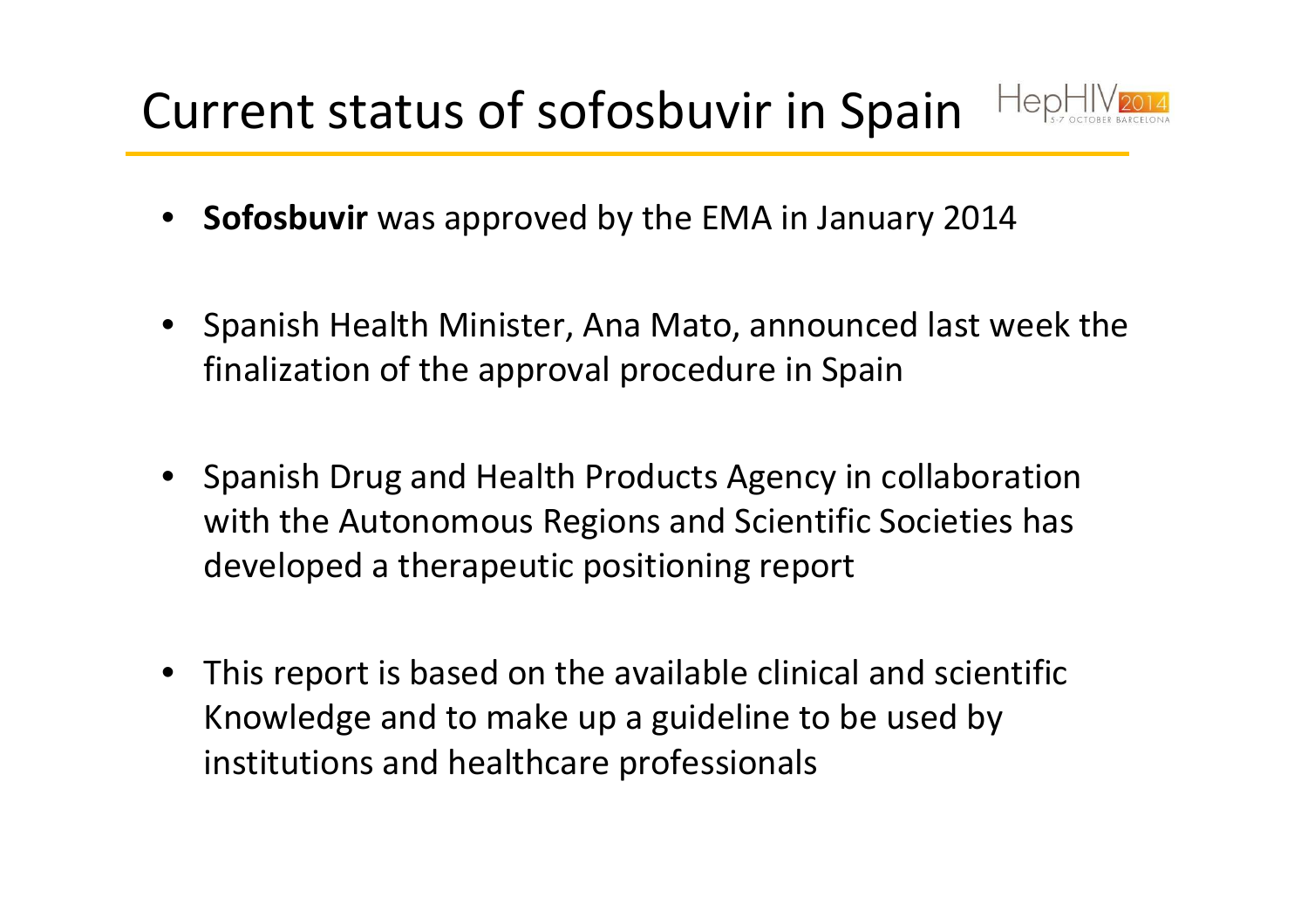



## **STRATEGIC PLAN FOR PREVENTION AND CONTROL OF HIV AND OTHER SEXUALLY TRANSMITTED INFECTIONS 2013-2016**

**National Committee of Coordination and Monitoring on AIDS Prevention Programmes 19th Diciembre 2013.**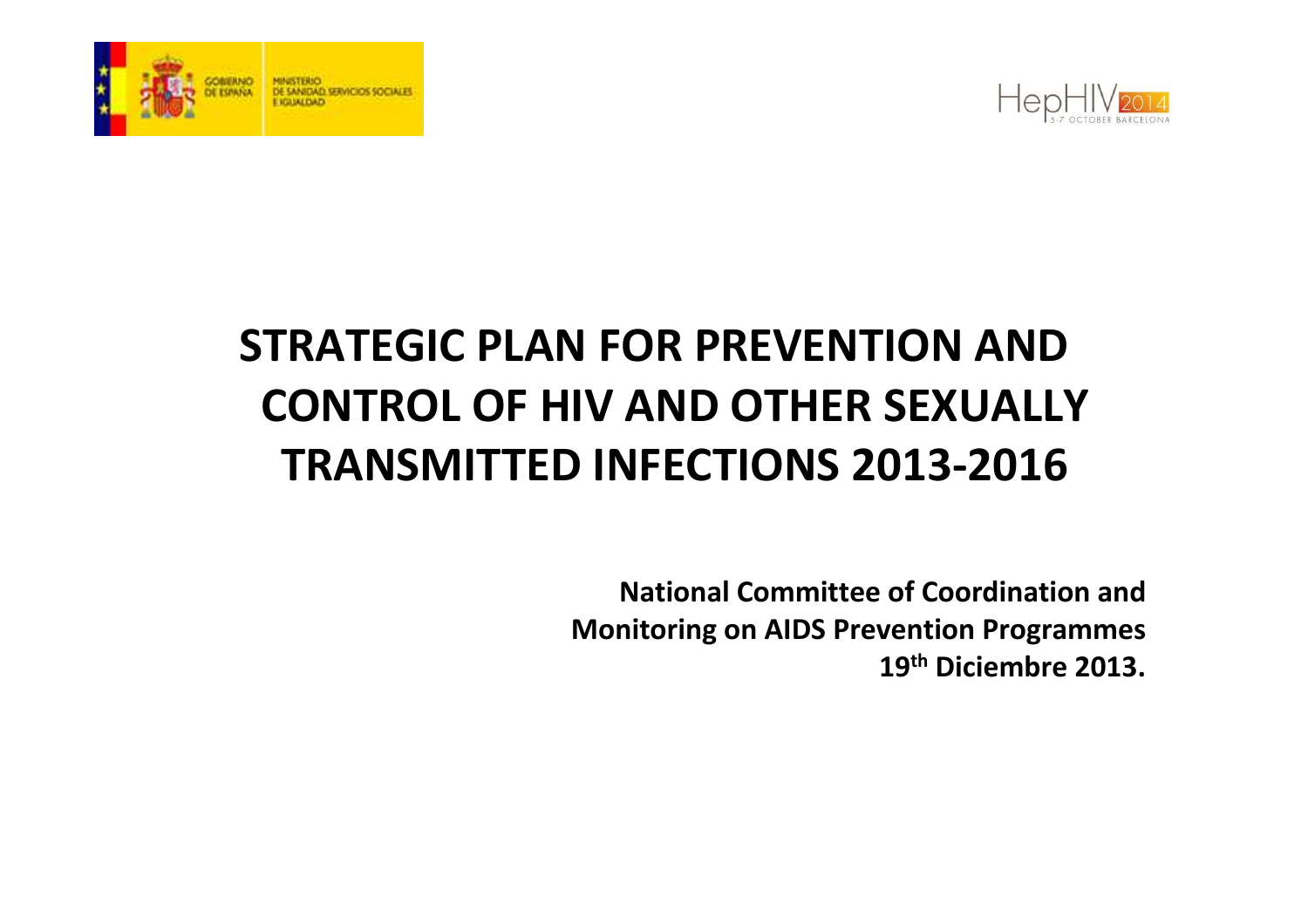





# $\square$  Coordination of the epidemic response

# **Promoting health and preventing infection**

- $\Box$  Improving health results
- Guarantee community access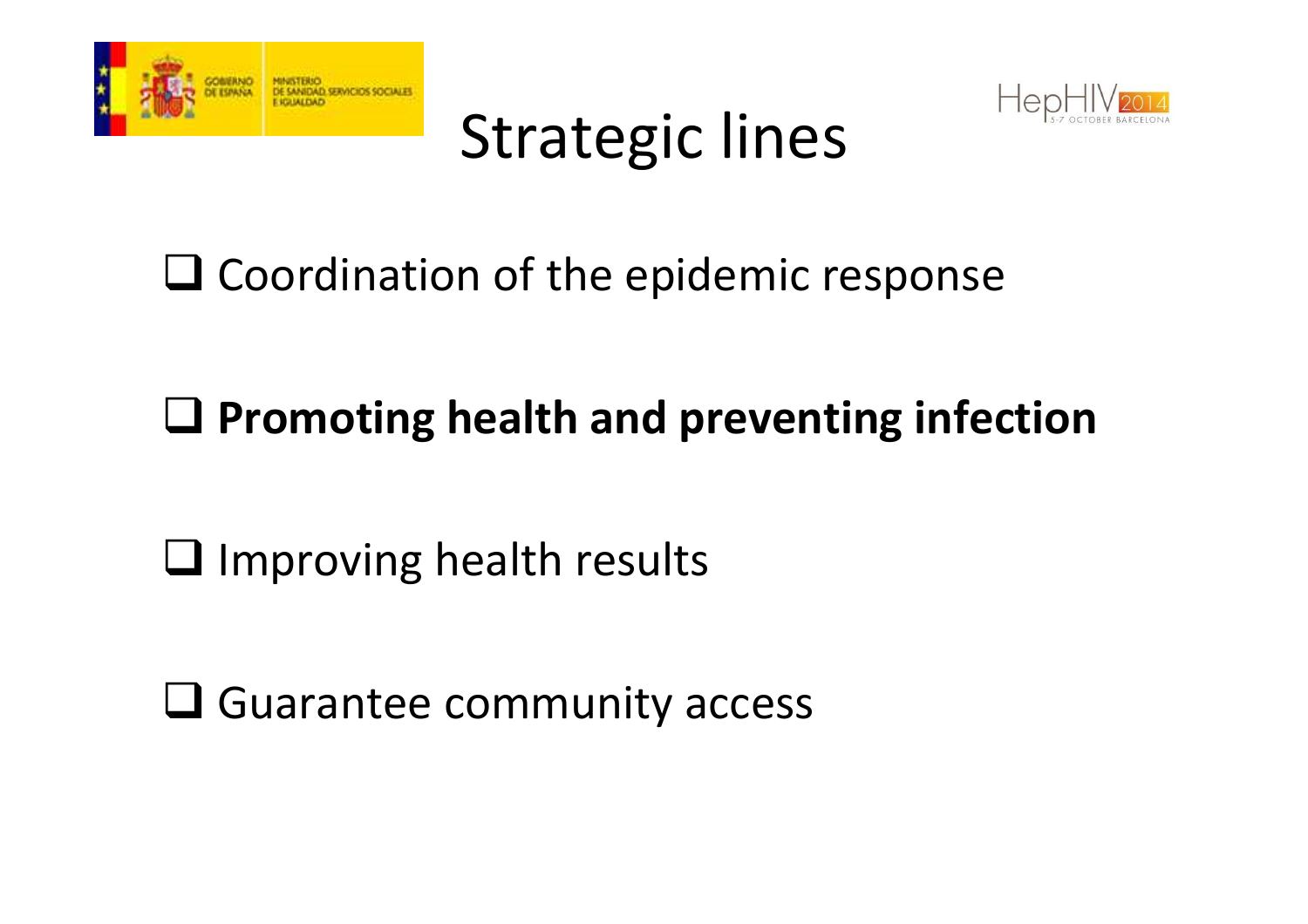

## **Objectives**



- $\Box$  Reducing the incidence of HIV infection and other STI
- $\Box$  **Promoting the early diagnosis of HIV and other STI.**
- $\Box$  Improving the quality of life of patients and prevent associated comorbidity
- $\Box$  Reducing discrimination against people with HIV and STIs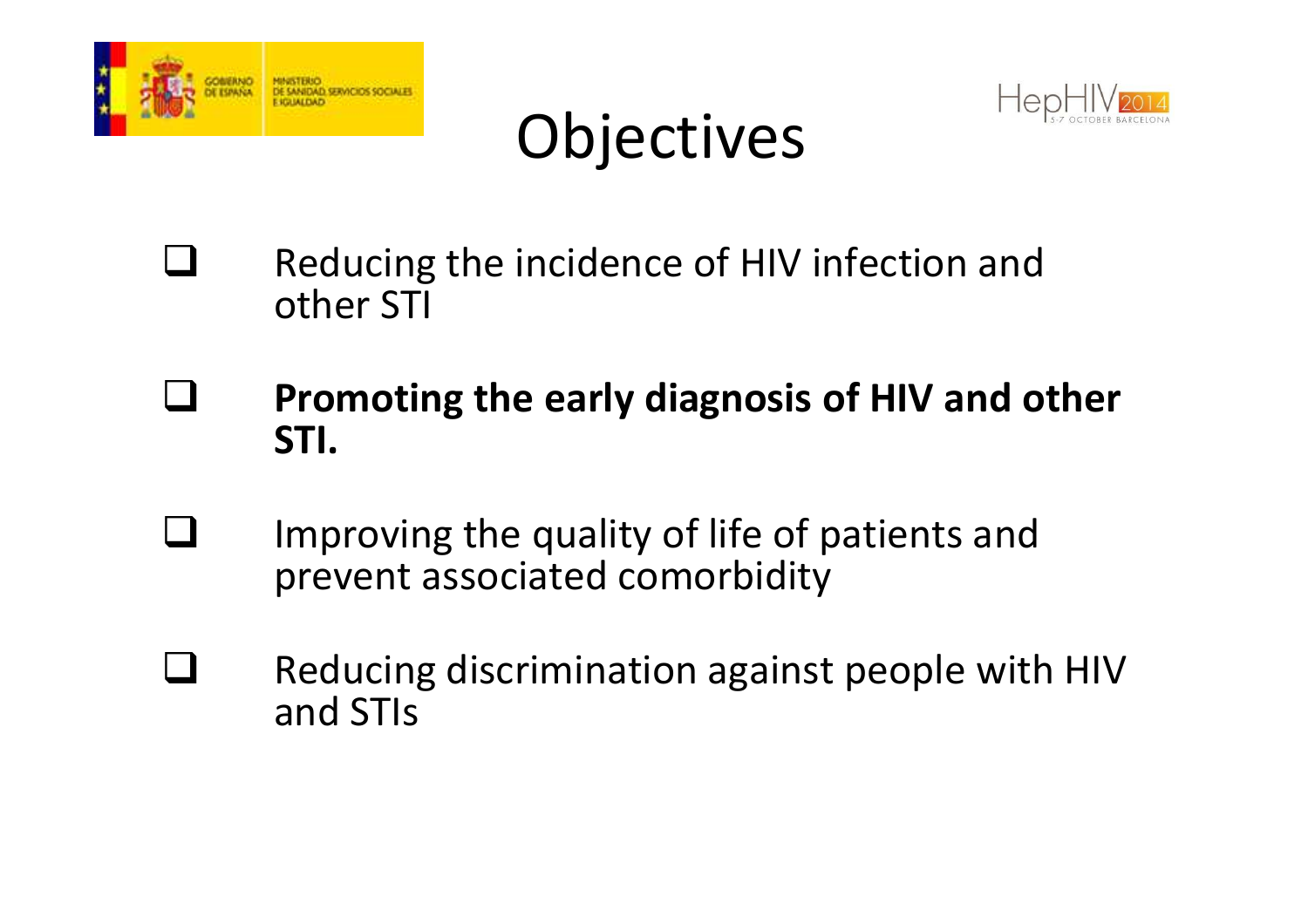

**Promoting early diagnosis of HIV and other STI - <sup>I</sup>**



- 1. Promoting early diagnosis:
	- •**Guideline for early diagnosis in Healthcare settings**
	- •• Elaborating a guideline for early diagnosis for Community settings
	- • Developing a **protocol to implement the Guideline in Health Care settings**
	- • Studying the feasibility and acceptabillity of the responsible use of hometesting
	- • Promoting early diagnosis for STI, and the performace of the HIV testing in case of STI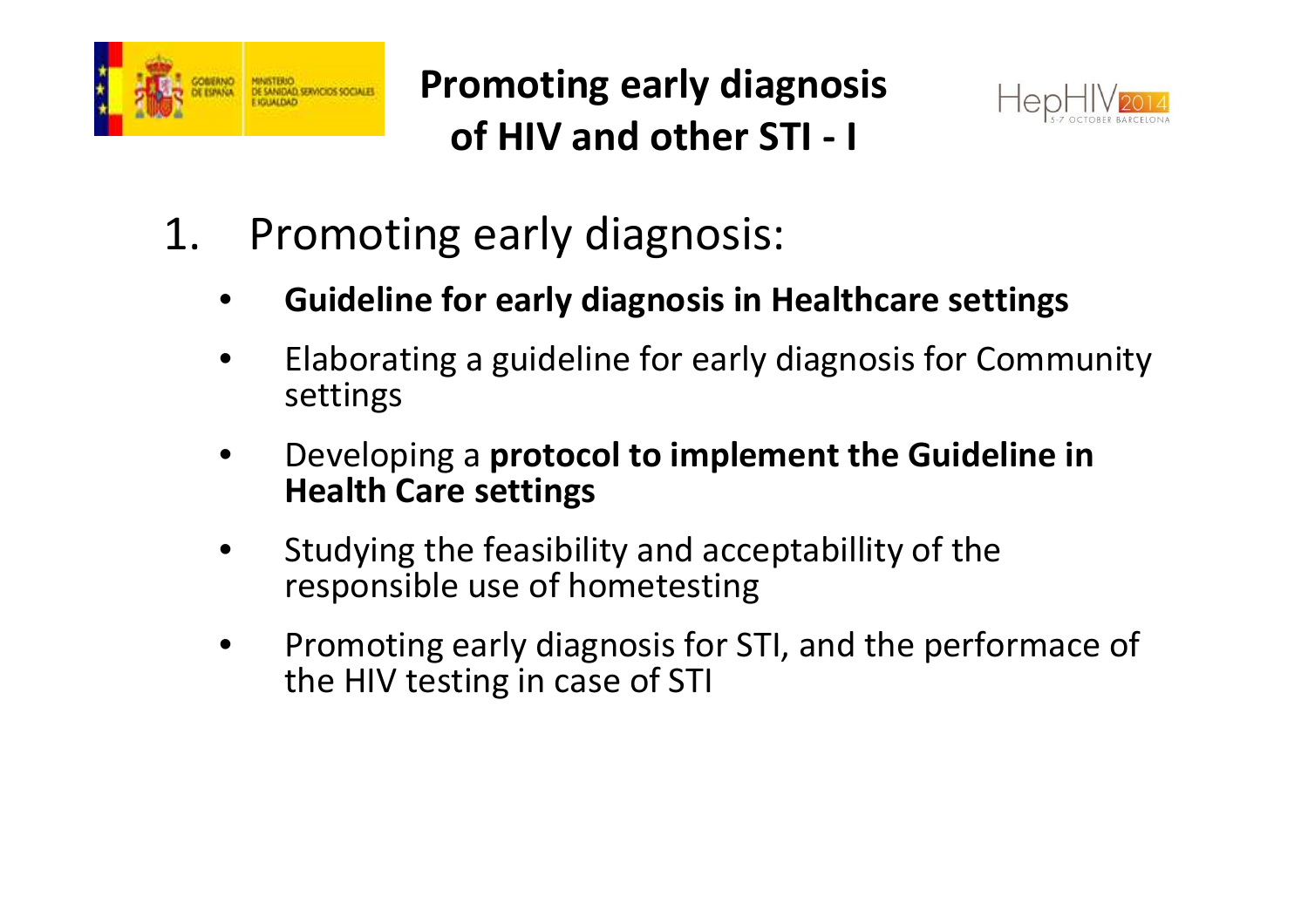

**Promoting early diagnosis of HIV and other STI - II** 



- **2. Designing** and implementing <sup>a</sup>**community setting information system about early HIV diagnosis**
- **3. Elaborating a resource map of community centers** performing the **test for HIV** and other **STIs** at national level
- 4. Carrying out a protocol for the study of contacts and anonymous treatment of STIs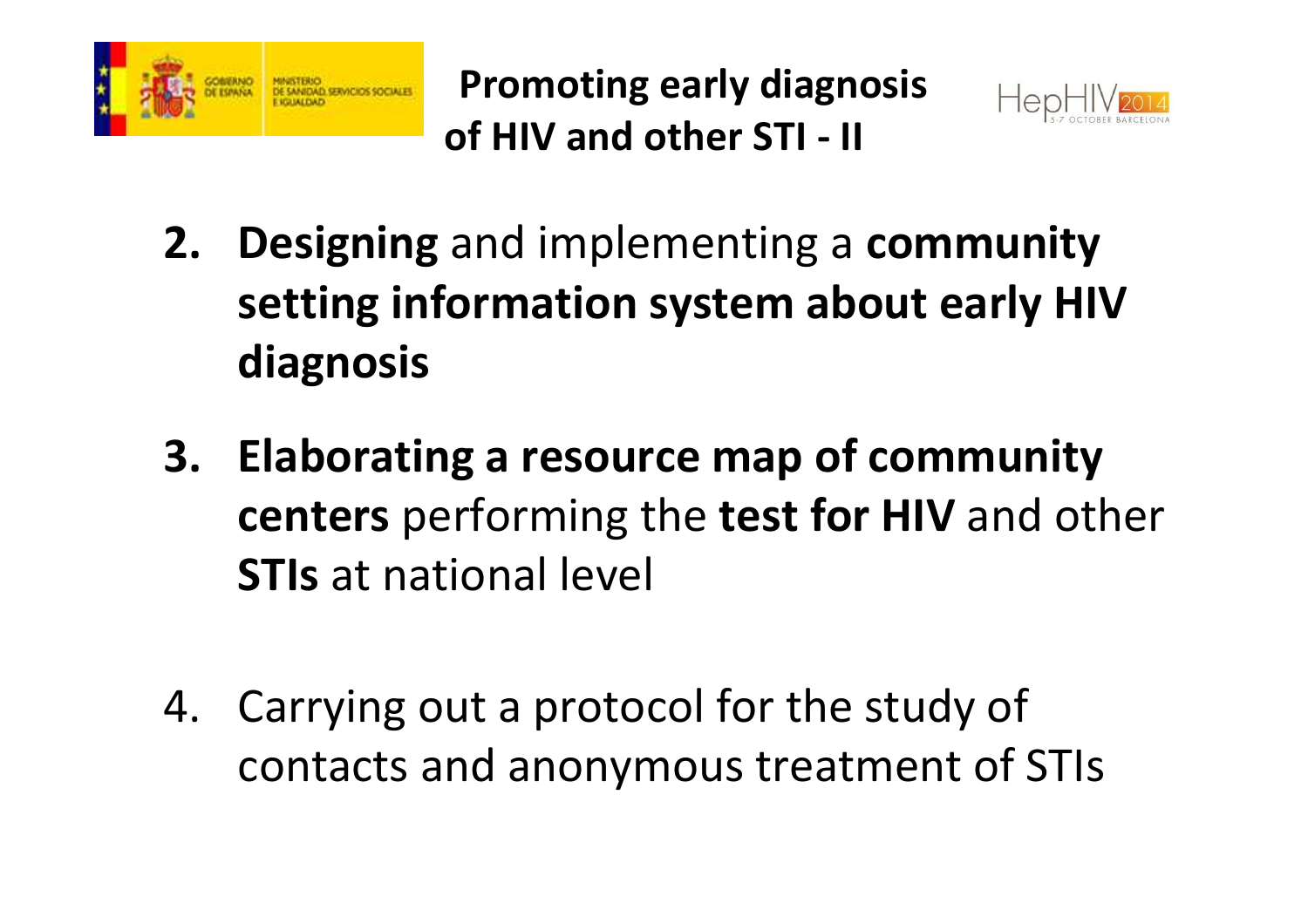

**Guideline for early diagnosis in Healthcare settings**



# General Objective:

**Links of the Common**  Promoting the early diagnosis of HIV and other STI, to reduce the number of non diagnosed people

# **Specific Objectives:**

- and the state of the Promoting HIV testing performance in general porpulation
- and the state of the Providing specific recommendations for the indication of HIV testing
- **Links of the Common** Offering information and training to health professionals
- **Links of the Common** Empowering patients in the decision to get tested.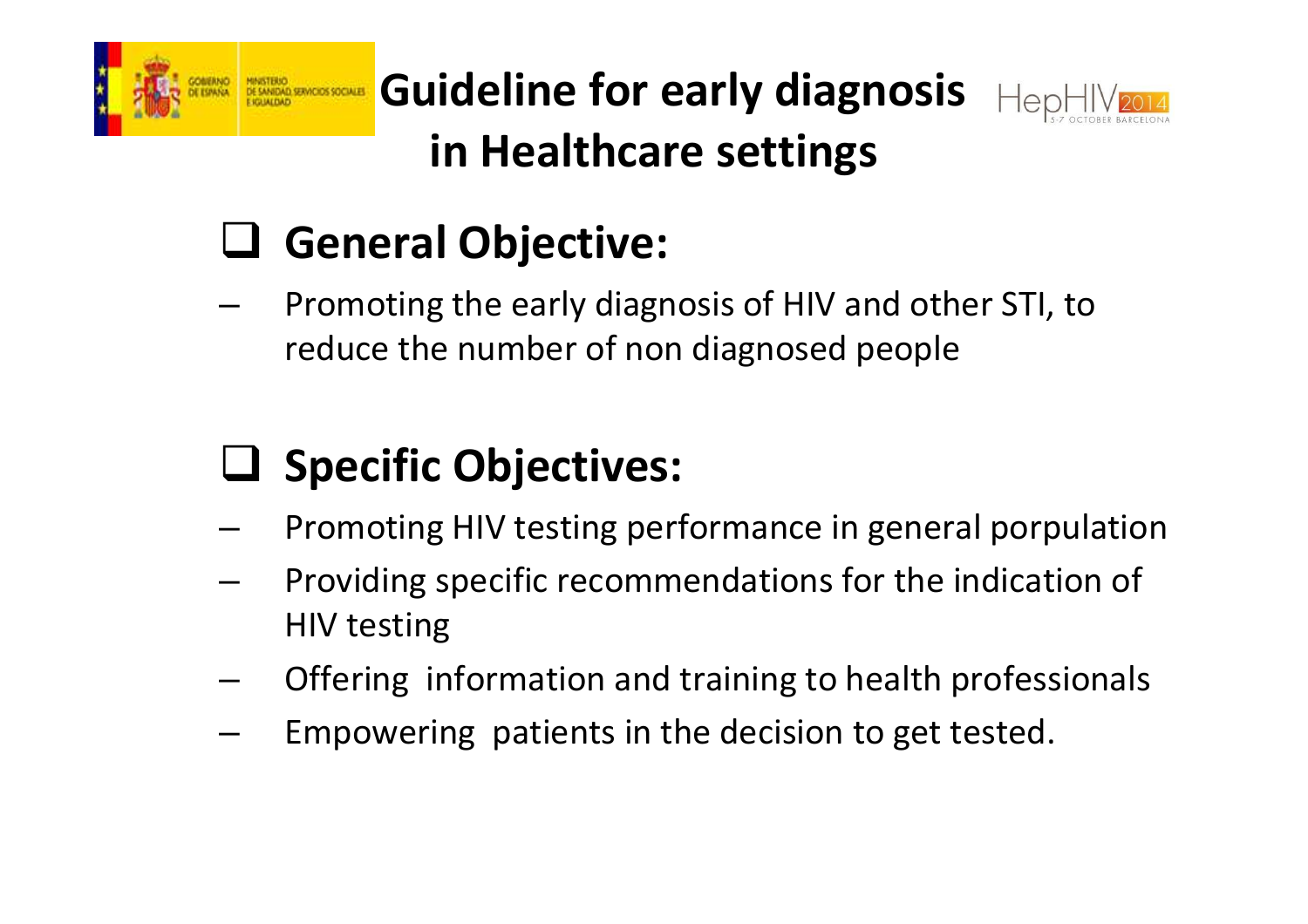

**Guideline for early diagnosis in Healthcare settings**



# **Scope**

*The Guide is intended to provide information tohealth professionals and the neccesary active support for conducting HIV testing, both in the field of primary and specialized care in Spain*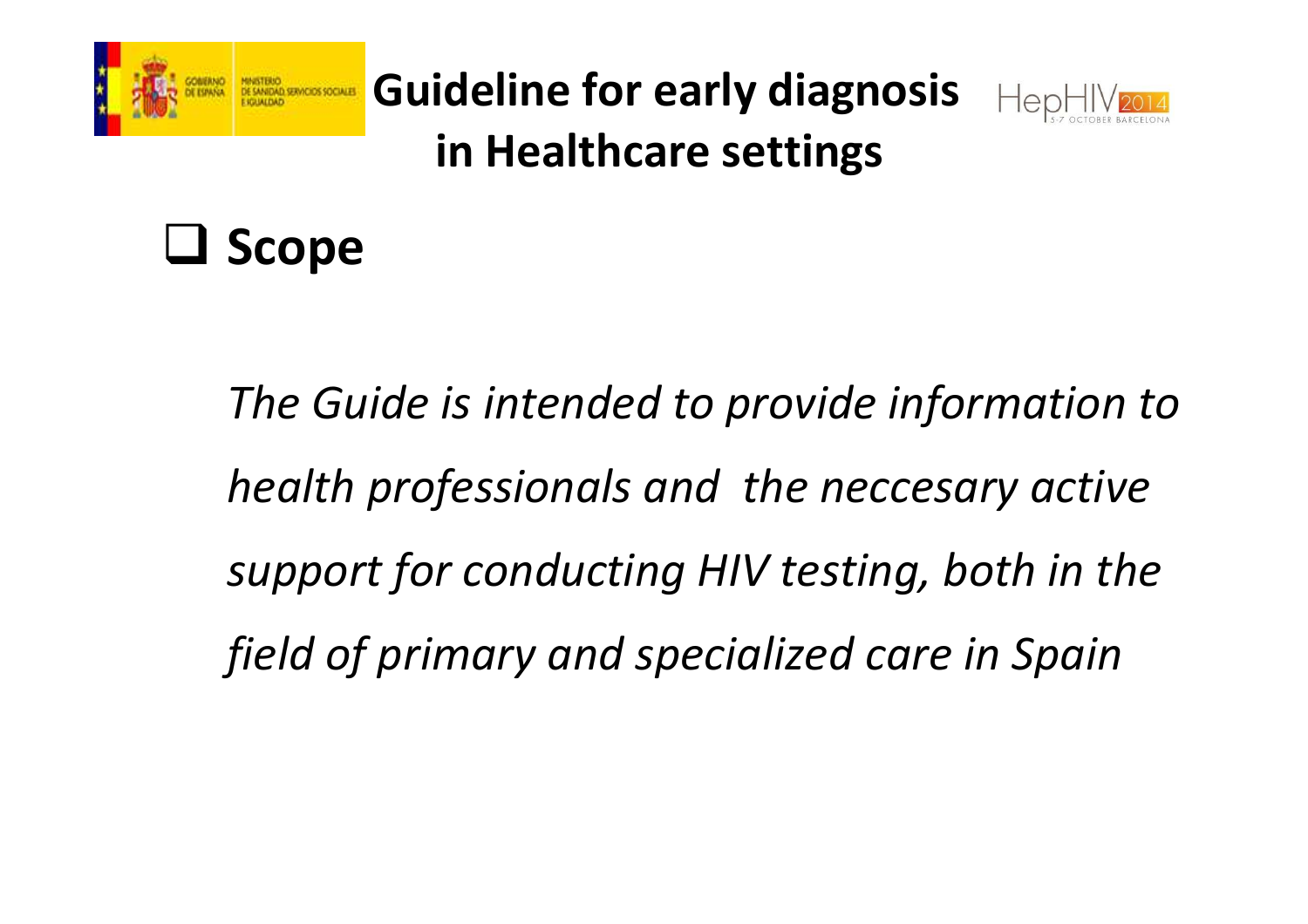

#### **HIV TESTING ALGORITHM**